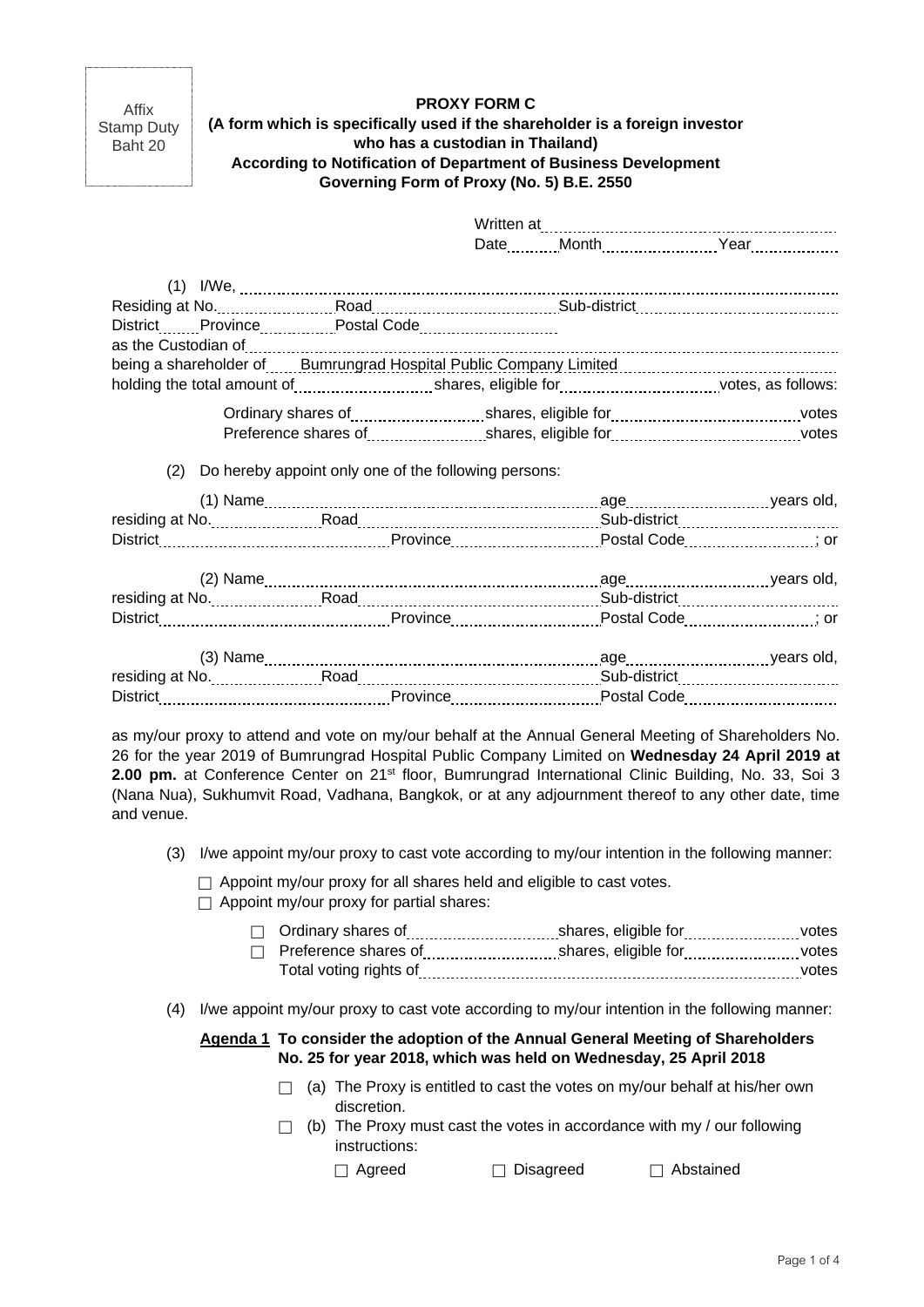|              |           |                                         | income statements for the year ended 31 December 2018                  | Agenda 3 To consider and approve the audited statements of financial position and     |
|--------------|-----------|-----------------------------------------|------------------------------------------------------------------------|---------------------------------------------------------------------------------------|
|              |           | discretion.                             |                                                                        | (a) The Proxy is entitled to cast the votes on my/our behalf at his/her own           |
| $\perp$      |           | instructions:                           |                                                                        | (b) The Proxy must cast the votes in accordance with my / our following               |
|              |           | □ Agreed                                | Disagreed                                                              | Abstained                                                                             |
|              | dividend  |                                         | distribution as dividend and to acknowledge the payment of interim     | Agenda 4 To consider and approve the appropriation of profit for the year 2018 for    |
|              |           | discretion.                             |                                                                        | (a) The Proxy is entitled to cast the votes on my/our behalf at his/her own           |
| $\mathsf{L}$ |           | instructions:                           |                                                                        | (b) The Proxy must cast the votes in accordance with my / our following               |
|              |           | $\Box$ Agreed                           | Disagreed                                                              | Abstained                                                                             |
|              |           | whose terms will expire by rotation     |                                                                        | Agenda 5 To consider and approve the appointment of directors in place of those       |
|              |           | discretion.                             |                                                                        | (a) The Proxy is entitled to cast the votes on my/our behalf at his/her own           |
| $\mathsf{L}$ |           | instructions:                           |                                                                        | (b) The Proxy must cast the votes in accordance with my $\prime$ our following        |
|              |           | To elect directors as a whole<br>Agreed | $\Box$ Disagreed                                                       | $\Box$ Abstained                                                                      |
|              |           | To elect each director individually     |                                                                        |                                                                                       |
|              |           | 1. Mrs. Aruni Kettratad                 |                                                                        |                                                                                       |
|              |           | Agreed                                  | Disagreed                                                              | Abstained                                                                             |
|              |           | 2. Mr. Chai Sophonpanich<br>Agreed      | <b>Disagreed</b><br>$\Box$                                             | Abstained                                                                             |
|              |           | 3. Mr. Chanvit Tanphiphat               |                                                                        |                                                                                       |
|              |           | Agreed                                  | Disagreed                                                              | □ Abstained                                                                           |
|              |           | remuneration for the year 2019          | Agenda 6 To consider and approve the directors' and committee members' |                                                                                       |
| $\perp$      |           |                                         |                                                                        | (a) The Proxy is entitled to cast the votes on my/our behalf at his/her own           |
|              |           | discretion.<br>instructions:            |                                                                        | (b) The Proxy must cast the votes in accordance with my / our following               |
|              |           |                                         | in a total amount of not exceeding Baht 22.2.                          | Remuneration of directors and committee members for the year 2019 be                  |
|              |           | $\Box$ Agreed                           | $\Box$ Disagreed                                                       | $\Box$ Abstained                                                                      |
|              | year 2019 |                                         |                                                                        | Agenda 7 To consider the appointment of the auditor and to fix the audit fees for the |
|              |           | discretion.                             |                                                                        | (a) The Proxy is entitled to cast the votes on my/our behalf at his/her own           |
|              |           | instructions:                           |                                                                        | (b) The Proxy must cast the votes in accordance with my / our following               |
|              |           | Agreed                                  | Disagreed                                                              | Abstained                                                                             |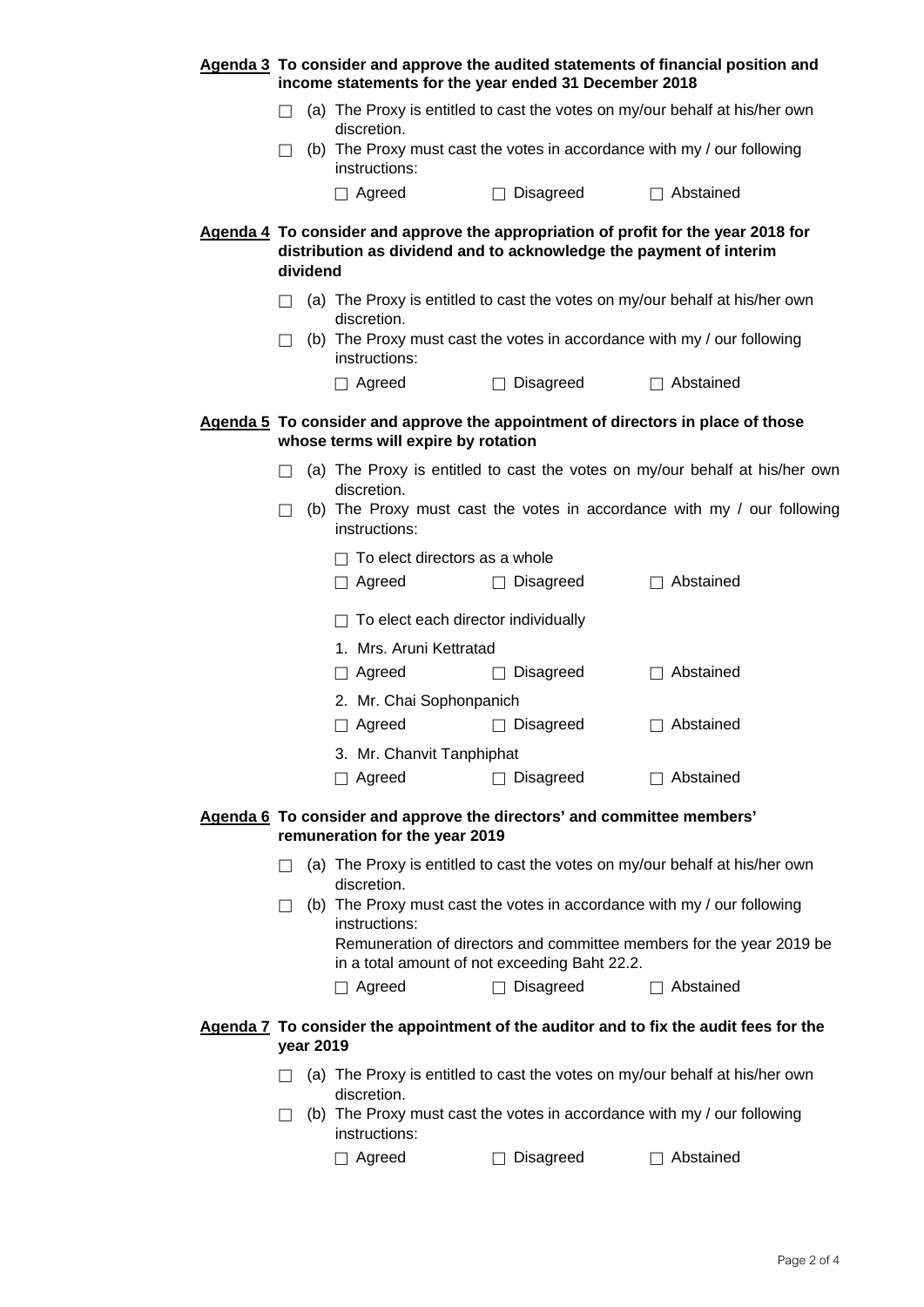|  |         |                                     |                     | Agenda 8 To consider and approve the amendment to clause 4 of the Company's<br>Memorandum of Association, with respect to the registered capital to be in<br>line with the conversion of preferred shares into ordinary shares in 2019 |
|--|---------|-------------------------------------|---------------------|----------------------------------------------------------------------------------------------------------------------------------------------------------------------------------------------------------------------------------------|
|  |         | discretion.                         |                     | (a) The Proxy is entitled to cast the votes on my/our behalf at his/her own                                                                                                                                                            |
|  | $\perp$ | instructions:                       |                     | (b) The Proxy must cast the votes in accordance with my / our following                                                                                                                                                                |
|  |         | Agreed                              | Disagreed<br>$\Box$ | Abstained                                                                                                                                                                                                                              |
|  |         | <b>Articles of Association</b>      |                     | Agenda 9 To consider and approve the amendment to article 40 of the Company's                                                                                                                                                          |
|  |         | discretion.                         |                     | (a) The Proxy is entitled to cast the votes on my/our behalf at his/her own                                                                                                                                                            |
|  |         | instructions:                       |                     | (b) The Proxy must cast the votes in accordance with my / our following                                                                                                                                                                |
|  |         | Agreed                              | Disagreed<br>П      | Abstained                                                                                                                                                                                                                              |
|  |         | Agenda 10 Other businesses (if any) |                     |                                                                                                                                                                                                                                        |
|  |         | discretion.                         |                     | (a) The Proxy is entitled to cast the votes on my/our behalf at his/her own                                                                                                                                                            |
|  | П       | instructions:                       |                     | (b) The Proxy must cast the votes in accordance with my / our following                                                                                                                                                                |
|  |         | Agreed                              | Disagreed           | Abstained                                                                                                                                                                                                                              |
|  |         |                                     |                     |                                                                                                                                                                                                                                        |

 (5) Casting of the vote by my/our Proxy for any agenda which is not in accordance with this Proxy Form shall be deemed an incorrect vote and is not my/our vote as the shareholder.

 (6) If I/we have not indicated my/our vote in any agenda, or the indicated vote is unclear, or if the meeting considers or resolves any matter other than those stated above, or if there is any change or amendment to any fact, my/our proxy shall have the right to consider and cast votes on my/our behalf in all respects as he/she deems appropriate.

Any lawful act performed by my/our proxy in this meeting, except in the case that my/our Proxy does not cast the votes as specified in the Proxy Form, shall be deemed as my/our own act in all respects.



## **Remarks:**

- 1. This Proxy Form C is used only in the case the shareholder whose name appears in the share register book is a foreign investor and has appointed a Custodian in Thailand as a custodian.
- 2. Evidence which must be attached with the Proxy are:
	- (1) Power of attorney from shareholder assigning the Custodian to execute the proxy on his/her behalf.
	- (2) A document confirming that the Custodian has the permission to conduct the Custodian business.
- 3. The shareholder assigning the Proxy must authorize only one proxy to attend and vote at the meeting and shall not allocate the number of shares to several proxies to vote separately.
- 4. For agenda relating to election of directors, the election may be for the entire group of directors or each individual director.
- 5. In case there are agenda other than the agenda specified above, the additional statement can be specified by the Shareholder in the Addendum to Proxy Form C as enclosed.